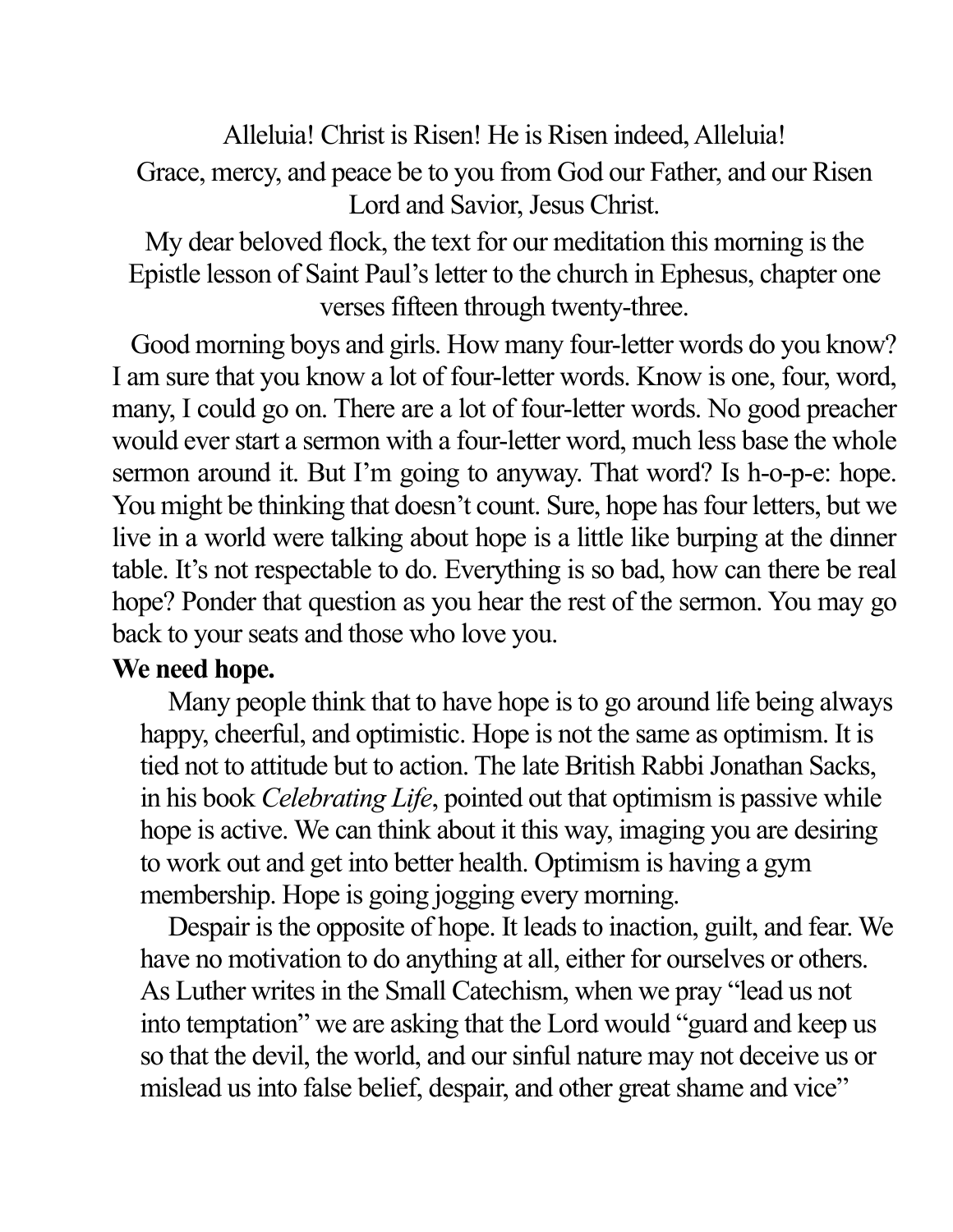(Lord's Prayer, Sixth Petition).

With hope, we are able to move through the day, the year, through life. Without hope, everything begins to grind to a halt. Where can we find true hope?

## **Many times, we look for False hope. False hope is no hope at all.**

We need hope so desperately that we turn to any false hope that we can find. False hope causes us to live life trusting in a lie rather than the truth. Many cults have fixed an end date for the world, and people have built their lives around hope in something that turned out to be a lie. For example, the Jehovah's Witnesses state that the end of the world would be 1923. It is still here today. In 1978, the world was shocked to learn of the mass murdersuicide that took the lives of more than 900 individuals. Under the guidance of the charismatic Reverend Jim Jones, the Peoples Temple murdered a congressman, journalists, and intentionally drank cyanidelaced juice because of the hope that they had in Reverend Jones and his false preaching. Many people sold their possessions and homes in 1999 because they believe the world would end at the very first stroke of the year 2000. False hope has a great cost. It can lead to bitterness, disillusion, bad living, rebellion against God because He is working according to His timetable, not our own. In short, false hope leads to despair and unholiness.

Why all this talk about hope? Because Paul ties real hope to Jesus, and specifically to his ascension. Because God has raised Jesus "from the dead and seated him at his right hand in the heavenly places far above all rule and authority and power and dominion, and above every name that is named, not only in this age but also in the one to come. And he put all things under his feet and gave him as head over all things to the church, which is his body, the fullness of him who fills all in all." We have a real hope for our own future.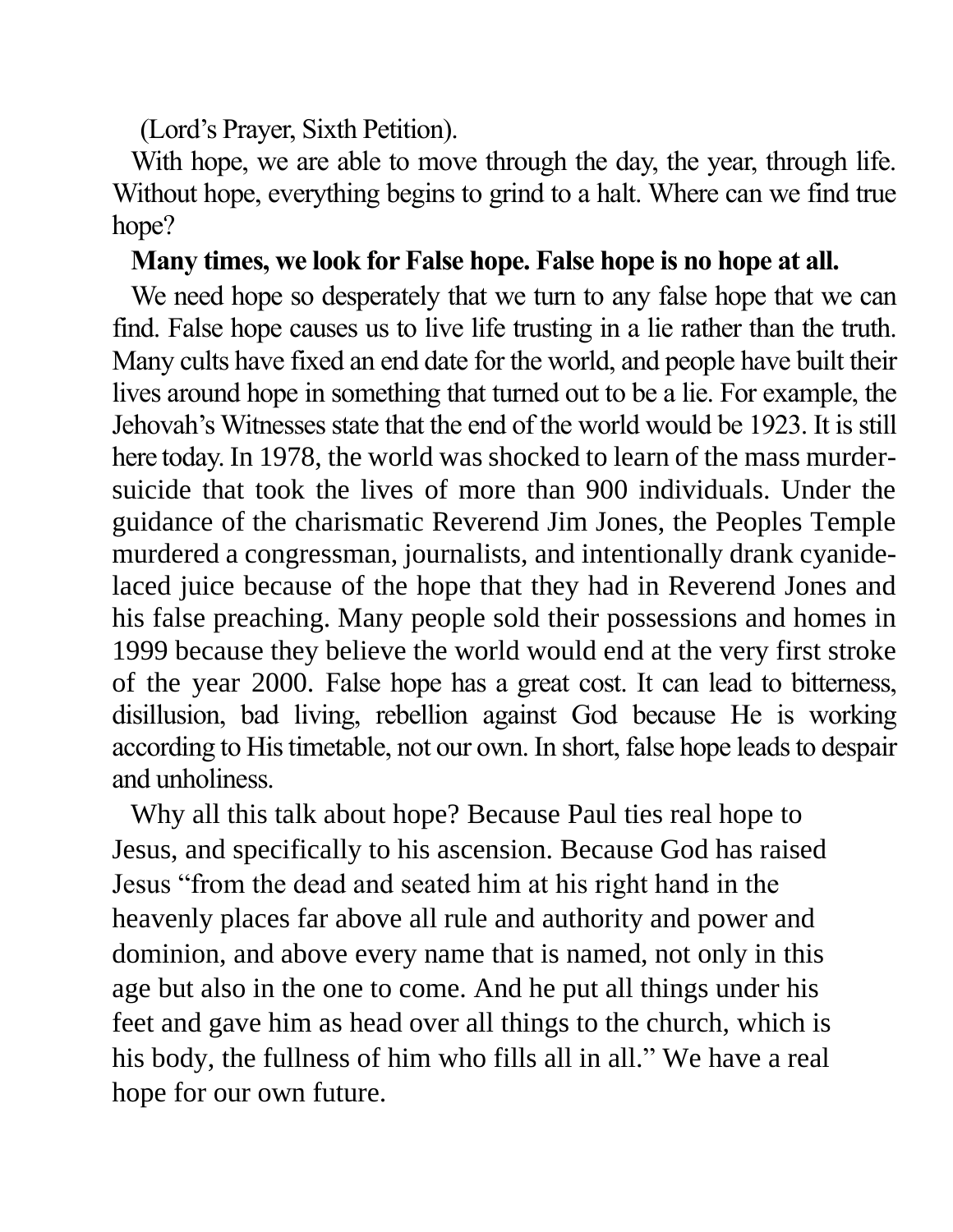## **Real hope is found in Christ's ascension. Real hope is found seated at the Right hand of the Father.**

Saint Paul prays that the "eyes of the hearts" of the Ephesians will be opened to understand the hope to which they have been called. This is the crux of the matter. When the work of God through the Son by the Spirit is happening, to be enlightened by the Spirit is to see a certain hope, to expect a specific future outcome for the world and for ourselves. This hope is a glorious *kleronomia*, "inheritance," a possession not earned but received by relationship with another, in this case Jesus Christ. Our *elpis*, or "hope," is in receiving the *kleronomia* that is already ours on account of the work of Jesus.

We have Hope because of Jesus' death and resurrection. Jesus has paid the price for our sins, by His suffering and death. Jesus ascends to heaven, still bearing the marks of His atonement for us. Jesus is not gone. Just because we cannot see Him does not mean that He has abandoned us. Rather, He has been promoted and is taking us with Him. When senior staff persons or politicians take new, higher positions, they often take their trusted staff with them. Such is the case with us. Christ is the Head, and we are members of the Body, the Church. If all things are under his feet, it means they are under ours as well (vv 22–23). Christ has ascended and will return to take us to be with Him forever.

We have hope not because we innately have hope, but because Jesus has called us. He has given us "the riches of his glorious inheritance in the saints" (v 18). It is Jesus who has called us to sainthood by the will of the Father, and it is by the Spirit that we are given this wisdom and knowledge. This is the Good News: by Jesus' death, resurrection, and ascension our sins are forgiven, and we inherit a portion of his riches by grace. Heaven is ours because of Jesus.

It is true, we do not walk, talk, and eat with Jesus as the early disciples did. But if Jesus had not ascended, imagine the fighting among Christians for a seat next to him! Because he is ascended, he is with us all, and we can live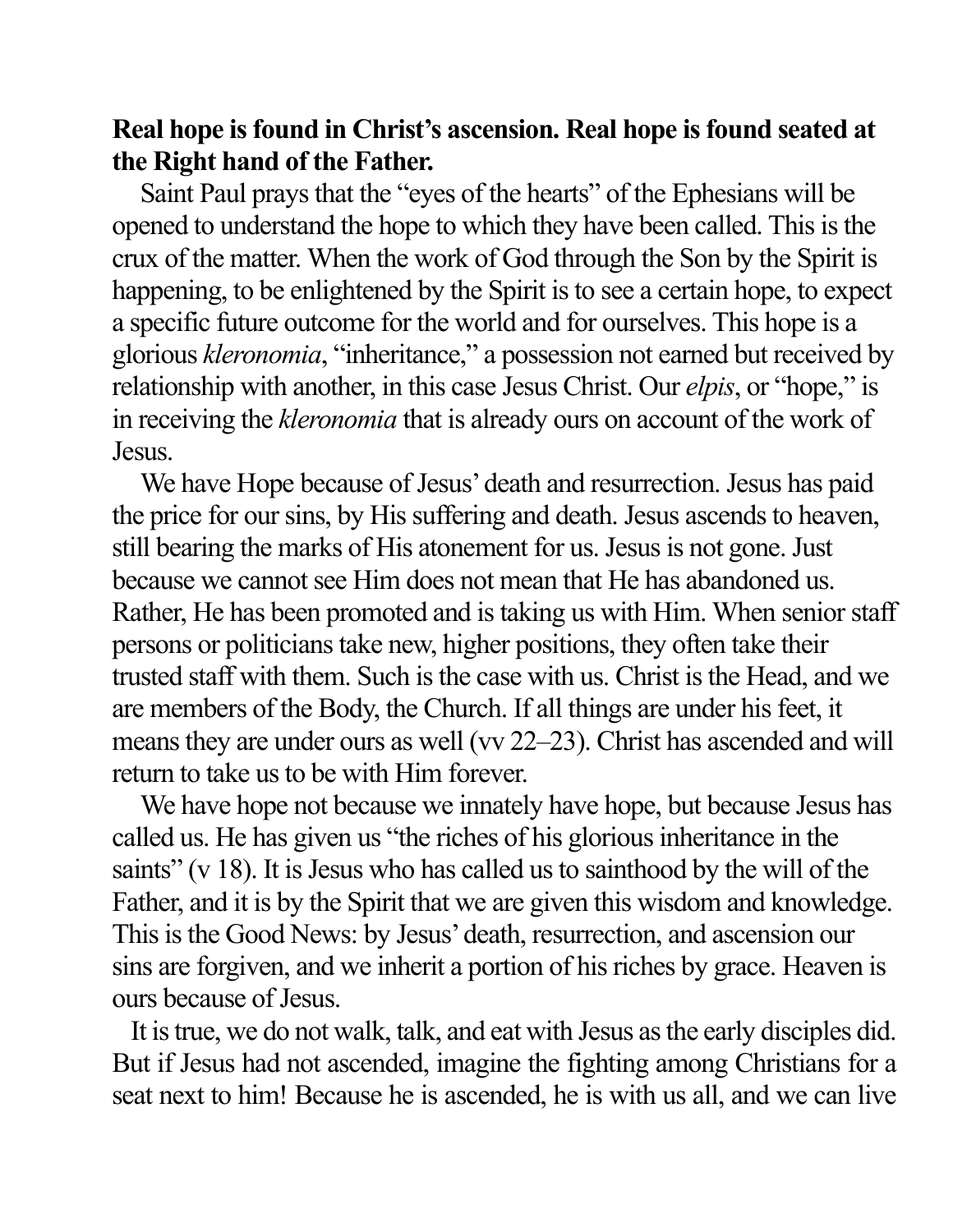lives of hope of being in his presence forever.

## **We have true hope.**

Our world is awash in hopelessness. We hear a message of hopelessness every day. "The climate is changing, our cities will be flooded, and our coasts destroyed by waves of hurricanes." "Viruses will take away our freedoms and lives." "Faith in institutions is collapsing and people are turning ever increasingly to violence to solve their problems." The market for hope is wide open.

Many are in the business of selling false hopes. We hear false hopes proclaimed every day as well: "This pill will help you live longer." "This drug will take all your aches and pains away." "This item will help you get the hot man or woman." "This stock will make you rich." "This party or person will save the country." "This prayer will make everything all right." Wolves in sheep's clothing are all around us, attacking us, tempting us, leading us away into false hope and despair.

Jesus' ascension gives us real hope. You know there is a God and that He cared enough for you to send his Son to redeem you. His Son was crucified, died for you, and has ascended to rule over all things and be with us always as He promised (Mt 28:20). *Ascension* doesn't mean "gone." It means present in all the places He said He'd be and has promised to be: in His Word, in His Sacraments, among His people. That is our hope.

There are many great festivals in the church year. We all love Christmas, celebrating the baby Jesus, the manger, the angels and shepherds. Easter has its lilies and empty tomb and bewildered disciples. Pentecost pushes us out into the world to be the Body of Christ. Ascension is unique, in that its central message is hope. It centers our faith, strengthens us for what lies ahead, and gives us the promise of a better future.

Christ Ascended to Ensure Us of Our Eternal Place with Him. As the great hymn says, God "has raised our human nature On the clouds